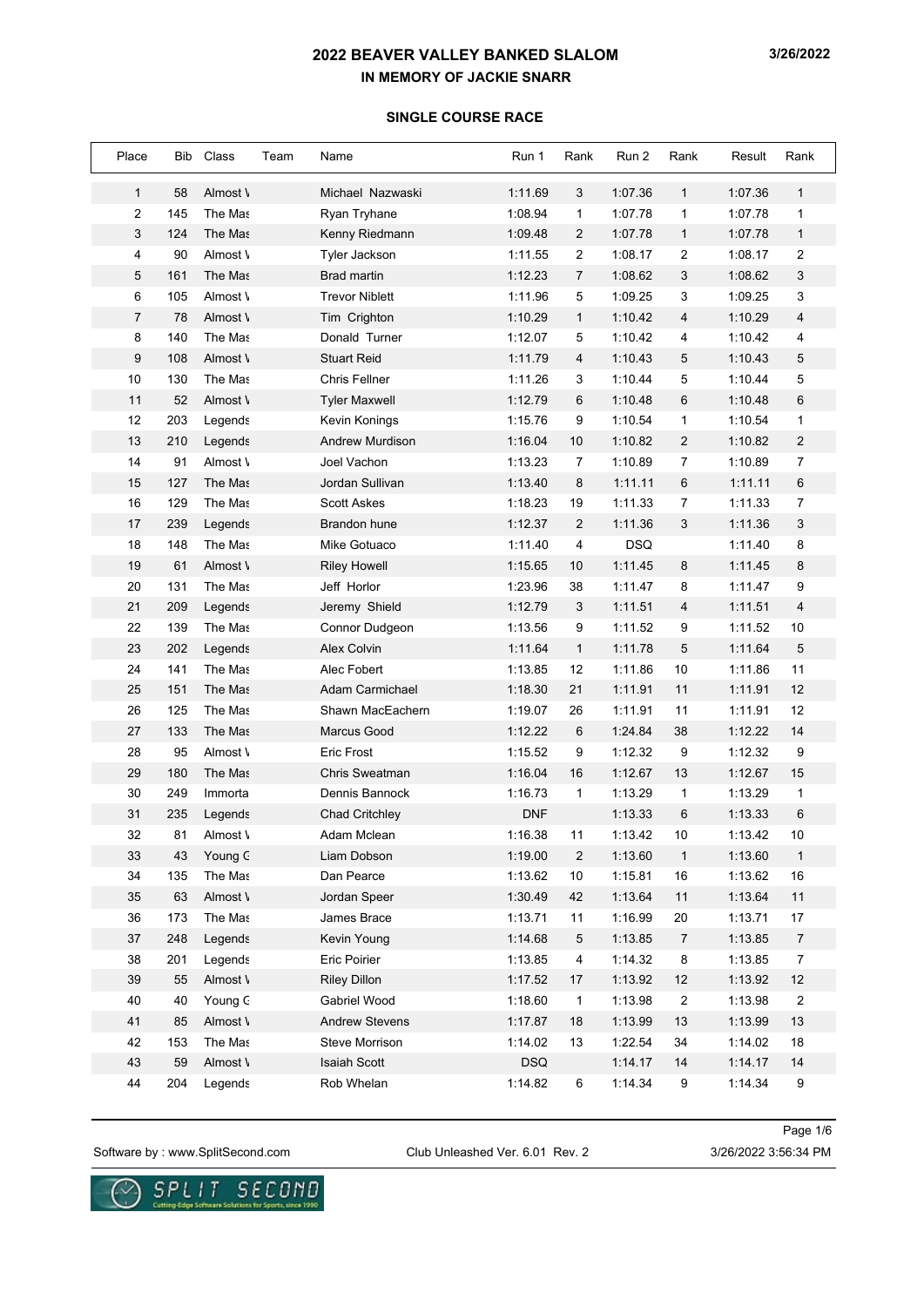#### **SINGLE COURSE RACE**

| Place | Bib | Class    | Team<br>Name         |                    | Run 1      | Rank           | Run 2      | Rank           | Result  | Rank           |
|-------|-----|----------|----------------------|--------------------|------------|----------------|------------|----------------|---------|----------------|
| 45    | 208 | Legends  |                      | Cory Hafermehl     | 1:16.40    | 12             | 1:14.48    | 10             | 1:14.48 | 10             |
| 46    | 217 | Legends  | Paul Chapman         |                    | 1:17.19    | 14             | 1:14.49    | 11             | 1:14.49 | 11             |
| 47    | 57  | Almost \ |                      | Ben Christmann     | 1:16.77    | 12             | 1:14.50    | 15             | 1:14.50 | 15             |
| 48    | 54  | Almost \ |                      | Alexander Dicks    | 1:22.20    | 29             | 1:14.51    | 16             | 1:14.51 | 16             |
| 49    | 158 | The Mas  | Dylan Court          |                    | 1:19.44    | 27             | 1:14.83    | 14             | 1:14.83 | 19             |
| 50    | 168 | The Mas  | Paolo Dukic          |                    | 1:14.92    | 14             | 1:19.90    | 30             | 1:14.92 | 20             |
| 51    | 117 | The Mas  | Meghan Loney         |                    | 1:20.20    | $\overline{2}$ | 1:14.93    | $\mathbf{1}$   | 1:14.93 | $\mathbf{1}$   |
| 52    | 214 | Legends  | Jesse Fulton         |                    | 1:14.93    | $\overline{7}$ |            |                | 1:14.93 | 12             |
| 53    | 223 | Legends  | Al Dickie            |                    | 1:21.05    | 22             | 1:14.95    | 12             | 1:14.95 | 13             |
| 54    | 216 | Legends  | Eric Gravenich       |                    | 1:15.03    | 8              | 1:15.26    | 13             | 1:15.03 | 14             |
| 55    | 56  | Almost \ | Jesse Jarrett        |                    | 1:15.19    | 8              | 1:20.61    | 30             | 1:15.19 | 17             |
| 56    | 164 | The Mas  |                      | Vincent Oorlynck   | 1:18.39    | 22             | 1:15.21    | 15             | 1:15.21 | 21             |
| 57    | 39  | Young C  |                      | Joshua Kaufman     | 1:20.07    | 3              | 1:15.53    | 3              | 1:15.53 | 3              |
| 58    | 185 | The Mas  | Matt Konings         |                    | 1:15.87    | 15             | 1:19.51    | 28             | 1:15.87 | 22             |
| 59    | 104 | Almost \ | Alan Wolinski        |                    | 1:17.18    | 15             | 1:15.98    | 17             | 1:15.98 | 18             |
| 60    | 123 | The Mas  | Justin Skinner       |                    | 1:18.02    | 18             | 1:16.02    | 17             | 1:16.02 | 23             |
| 61    | 18  | Groms 1  | Luke hune            |                    | 1:16.58    | $\mathbf{1}$   | 1:16.08    | $\mathbf{1}$   | 1:16.08 | $\mathbf{1}$   |
| 62    | 62  | Almost \ | Jamie Behan          |                    | 1:17.16    | 14             | 1:16.10    | 18             | 1:16.10 | 19             |
| 63    | 84  | Almost \ | <b>William Hann</b>  |                    | 1:18.95    | 19             | 1:16.18    | 19             | 1:16.18 | 20             |
| 64    | 93  | Almost \ |                      | Nicholas DÕAMICO   | <b>DSQ</b> |                | 1:16.20    | 20             | 1:16.20 | 21             |
| 65    | 224 | Legends  | Ed Whelan            |                    | 1:18.54    | 18             | 1:16.21    | 14             | 1:16.21 | 15             |
| 66    | 241 | Legends  | <b>Scott Birke</b>   |                    | 1:16.28    | 11             | 1:17.12    | 17             | 1:16.28 | 16             |
| 67    | 234 | Legends  | Adam Lowe            |                    | 1:17.99    | 17             | 1:16.34    | 15             | 1:16.34 | 17             |
| 68    | 96  | Almost \ | Max Dearden          |                    | 1:29.91    | 41             | 1:16.41    | 21             | 1:16.41 | 22             |
| 69    | 89  | Almost \ |                      | Pav Anastasakis    | 1:17.28    | 16             | 1:16.49    | 22             | 1:16.49 | 23             |
| 70    | 27  | Groms 1  | Evan Russell         |                    | 1:20.72    | $\overline{2}$ | 1:16.51    | $\overline{2}$ | 1:16.51 | $\sqrt{2}$     |
| 71    | 132 | The Mas  | <b>Chris Mullins</b> |                    | 1:18.25    | 20             | 1:16.58    | 18             | 1:16.58 | 24             |
| 72    | 71  | Almost \ | Ben Koven            |                    | 1:22.11    | 28             | 1:16.71    | 23             | 1:16.71 | 24             |
| 73    | 30  | Young C  | Olivia Meldrum       |                    | 1:19.65    | $\mathbf{1}$   | 1:16.78    | $\mathbf{1}$   | 1:16.78 | $\mathbf{1}$   |
| 74    | 215 | Legends  | Mark Everitt         |                    | 1:20.17    | 20             | 1:16.80    | 16             | 1:16.80 | 18             |
| 75    | 232 | Legends  | Mark Watson          |                    | 1:16.80    | 13             | <b>DSQ</b> |                | 1:16.80 | 18             |
| 76    | 163 | The Mas  | shawn McLeod         |                    | 1:17.92    | $17\,$         | 1:16.86    | 19             | 1:16.86 | 25             |
| 77    | 36  | Young C  | Ryan Spyker          |                    | 1:22.72    | 6              | 1:16.92    | 4              | 1:16.92 | $\overline{4}$ |
| 78    | 51  | Almost \ | Noah Glidden         |                    | 1:17.12    | 13             | 1:17.53    | 24             | 1:17.12 | 25             |
| 79    | 159 | The Mas  | Andy Oake            |                    | 1:23.14    | 34             | 1:17.15    | 21             | 1:17.15 | 26             |
| 80    | 112 | The Mas  |                      | Kiersten Higginson | 1:18.61    | 1              | 1:17.16    | 2              | 1:17.16 | 2              |
| 81    | 42  | Young C  | <b>Dillon Young</b>  |                    | 1:31.26    | 9              | 1:17.20    | 5              | 1:17.20 | 5              |
| 82    | 199 | Legends  | Wally Keefe          |                    | 1:29.61    | 37             | 1:17.27    | 18             | 1:17.27 | 20             |
| 83    | 137 | The Mas  | Kevin Dyce           |                    | 1:18.52    | 23             | 1:17.37    | 22             | 1:17.37 | 27             |
| 84    | 231 | Legends  | Dave Wright          |                    | 1:17.57    | 15             | 1:17.98    | 20             | 1:17.57 | 21             |
| 85    | 34  | Young C  |                      | Justin Tremblay    | 1:20.12    | 4              | 1:17.58    | 6              | 1:17.58 | $\,6$          |
| 86    | 138 | The Mas  | <b>Andrew Askes</b>  |                    | 1:26.74    | 44             | 1:17.68    | 23             | 1:17.68 | 28             |
| 87    | 221 | Legends  |                      | Ryan MacDonald     | 1:24.79    | 28             | 1:17.77    | 19             | 1:17.77 | 22             |
| 88    | 196 | Legends  |                      | Michael Guilfoyle  | 1:17.86    | 16             | 1:18.28    | 21             | 1:17.86 | 23             |

Software by : www.SplitSecond.com Club Unleashed Ver. 6.01 Rev. 2 3/26/2022 3:56:34 PM

Page 2/6

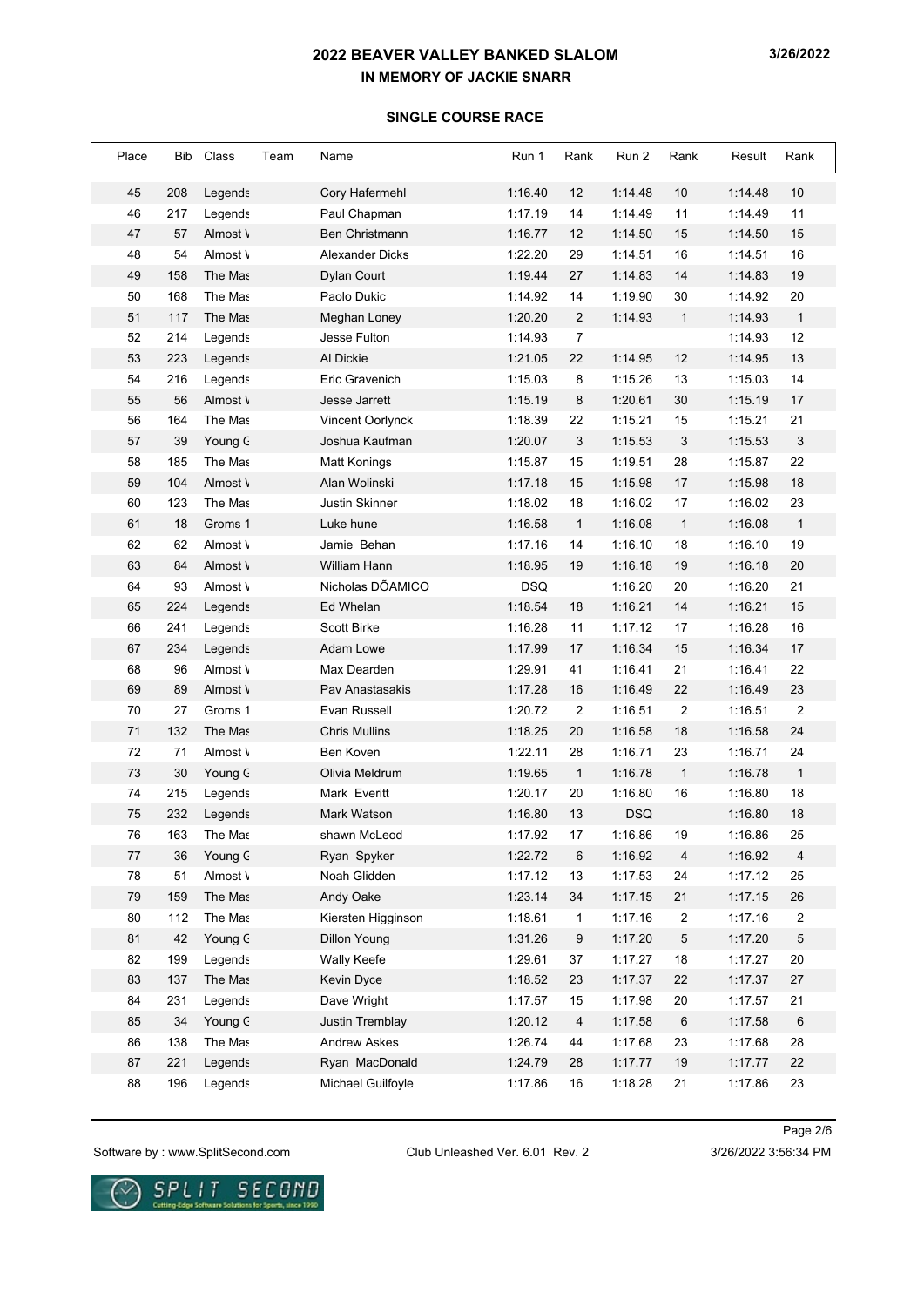## **SINGLE COURSE RACE**

| Place | Bib | Class    | Team | Name                    | Run 1   | Rank           | Run 2      | Rank           | Result  | Rank             |
|-------|-----|----------|------|-------------------------|---------|----------------|------------|----------------|---------|------------------|
| 89    | 142 | The Mas  |      | John Blanchard          | 1:21.32 | 29             | 1:18.06    | 24             | 1:18.06 | 29               |
| 90    | 67  | Almost \ |      | Alex Prevost            | 1:32.34 | 44             | 1:18.08    | 25             | 1:18.08 | 26               |
| 91    | 77  | Almost \ |      | <b>Cole Nielsen</b>     | 1:35.51 | 48             | 1:18.33    | 26             | 1:18.33 | 27               |
| 92    | 144 | The Mas  |      | Terry Tereshyn          | 1:18.71 | 24             | 1:20.50    | 32             | 1:18.71 | 30               |
| 93    | 174 | The Mas  |      | Drew Dolan              | 1:18.81 | 25             | 1:23.84    | 36             | 1:18.81 | 31               |
| 94    | 244 | Legends  |      | Mike Taylor             | 1:25.72 | 30             | 1:18.92    | 22             | 1:18.92 | 24               |
| 95    | 222 | Legends  |      | Jeremy Olsen            | 1:22.26 | 24             | 1:18.98    | 23             | 1:18.98 | 25               |
| 96    | 184 | The Mas  |      | Collin Young            | 1:22.37 | 31             | 1:19.20    | 25             | 1:19.20 | 32               |
| 97    | 157 | The Mas  |      | <b>Richie Hughes</b>    | 1:23.08 | 33             | 1:19.25    | 26             | 1:19.25 | 33               |
| 98    | 53  | Almost \ |      | Rory duggan             | 1:19.72 | 21             | 1:19.39    | 27             | 1:19.39 | 28               |
| 99    | 134 | The Mas  |      | Scott Schnarr           | 1:20.57 | 28             | 1:19.42    | 27             | 1:19.42 | 34               |
| 100   | 258 | Immorta  |      | Robert Lalonde          | 1:20.69 | $\sqrt{2}$     | 1:19.49    | $\overline{2}$ | 1:19.49 | $\boldsymbol{2}$ |
| 101   | 60  | Almost \ |      | Rj Ambler               | 1:23.86 | 30             | 1:19.56    | 28             | 1:19.56 | 29               |
| 102   | 79  | Almost \ |      | <b>Reid Robertson</b>   | 1:19.61 | 20             | 1:29.84    | 40             | 1:19.61 | 30               |
| 103   | 66  | Almost \ |      | Joel Neumann            | 1:25.64 | 33             | 1:19.72    | 29             | 1:19.72 | 31               |
| 104   | 17  | Groms 1  |      | Kyle Spyker             | 1:23.65 | 4              | 1:19.74    | 3              | 1:19.74 | 3                |
| 105   | 237 | Legends  |      | <b>Chris Cousineau</b>  | 1:19.75 | 19             | 1:20.98    | 27             | 1:19.75 | 26               |
| 106   | 102 | Almost \ |      | Paul Reid               | 1:19.77 | 22             |            |                | 1:19.77 | 32               |
| 107   | 69  | Almost \ |      | Vinny Laz               | 1:19.81 | 23             |            |                | 1:19.81 | 33               |
| 108   | 136 | The Mas  |      | Brennan Grange          | 1:24.70 | 40             | 1:19.86    | 29             | 1:19.86 | 35               |
| 109   | 24  | Groms 1  |      | Joshua Sargant          | 1:27.84 | 9              | 1:20.13    | 4              | 1:20.13 | $\overline{4}$   |
| 110   | 165 | The Mas  |      | Gerard Dimaculangan     | 1:22.67 | 32             | 1:20.19    | 31             | 1:20.19 | 36               |
| 111   | 88  | Almost \ |      | <b>Tyler Sahanatien</b> | 1:20.35 | 24             | 1:21.59    | 33             | 1:20.35 | 34               |
| 112   | 229 | Legends  |      | michael moore           | 1:20.43 | 21             | 1:20.79    | 25             | 1:20.43 | 27               |
| 113   | 22  | Groms 1  |      | Jack Meldrum            | 1:25.62 | 6              | 1:20.56    | 5              | 1:20.56 | 5                |
| 114   | 120 | The Mas  |      | Laura Brace             | 1:23.20 | 4              | 1:20.61    | 3              | 1:20.61 | 3                |
| 115   | 44  | Young C  |      | Sid Kinsley             | 1:25.52 | $\overline{7}$ | 1:20.75    | 7              | 1:20.75 | $\boldsymbol{7}$ |
| 116   | 220 | Legends  |      | Zak Kinsley             | 1:21.40 | 23             | 1:20.78    | 24             | 1:20.78 | 28               |
| 117   | 15  | Groms 1  |      | Zachary Hockridge       | 1:27.04 | 8              | 1:20.78    | 6              | 1:20.78 | 6                |
| 118   | 195 | Legends  |      | Norman Javier           | 1:24.52 | 27             | 1:20.83    | 26             | 1:20.83 | 29               |
| 119   | 19  | Groms 1  |      | Jona Holden             | 1:20.91 | 3              | <b>DSQ</b> |                | 1:20.91 | $\overline{7}$   |
| 120   | 64  | Almost \ |      | Kyle Speer              | 1:20.91 | 25             |            |                | 1:20.91 | 35               |
| 121   | 111 | The Mas  |      | Stephanie Angeja        | 1:25.34 | 6              | 1:21.25    | 4              | 1:21.25 | 4                |
| 122   | 80  | Almost \ |      | Mason Smith             | 1:27.83 | 38             | 1:21.37    | 31             | 1:21.37 | 36               |
| 123   | 175 | The Mas  |      | Michael Kovendi         | 1:24.47 | 39             | 1:21.39    | 33             | 1:21.39 | 37               |
| 124   | 68  | Almost \ |      | Quin Thielmann          | 1:21.42 | 26             | 1:59.30    | 47             | 1:21.42 | 37               |
| 125   | 48  | Almost \ |      | Kate Norley             | 1:21.95 | $\mathbf{1}$   | 1:21.44    | 1              | 1:21.44 | $\mathbf{1}$     |
| 126   | 119 | The Mas  |      | Dani Brown              | 1:24.16 | $\,$ 5 $\,$    | 1:21.52    | 5              | 1:21.52 | $\,$ 5 $\,$      |
| 127   | 82  | Almost \ |      | David Booth             | 1:21.52 | 27             | 1:22.80    | 36             | 1:21.52 | 38               |
| 128   | 86  | Almost \ |      | Jacob Folkerts          | 1:23.91 | 31             | 1:21.53    | 32             | 1:21.53 | 39               |
| 129   | 118 | The Mas  |      | Kendra Reid             | 1:22.01 | 3              | 1:21.57    | 6              | 1:21.57 | $\,6$            |
| 130   | 155 | The Mas  |      | Ryan Abbott             | 1:21.78 | 30             | 1:35.00    | 43             | 1:21.78 | 38               |
| 131   | 20  | Groms 1  |      | Cole Thomson            | 1:30.33 | 14             | 1:21.94    | $\overline{7}$ | 1:21.94 | $\bf 8$          |
| 132   | 73  | Almost \ |      | <b>Brenden Wilkes</b>   | 1:34.57 | 47             | 1:21.98    | 34             | 1:21.98 | 40               |

Software by : www.SplitSecond.com Club Unleashed Ver. 6.01 Rev. 2 3/26/2022 3:56:34 PM

Page 3/6

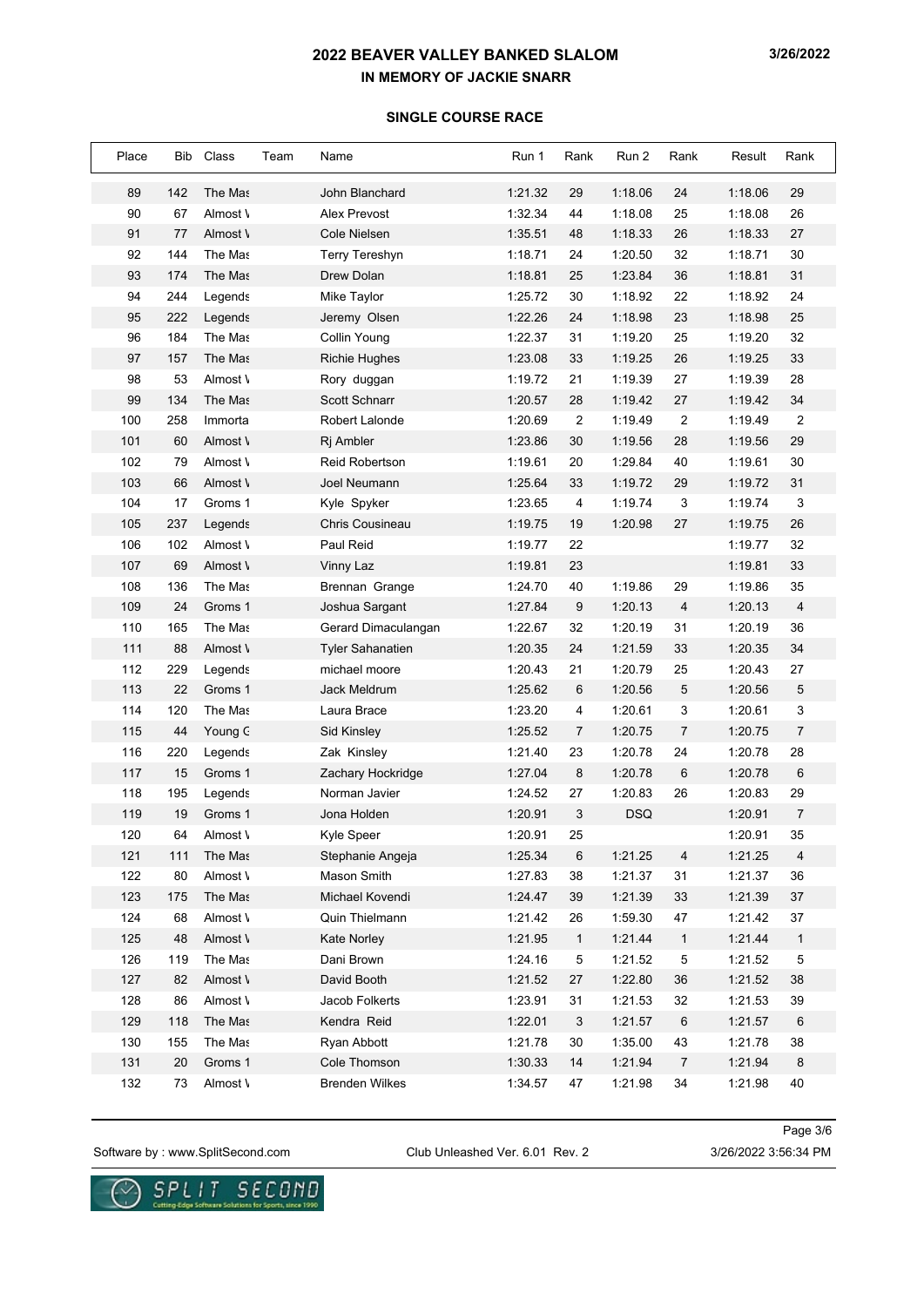# **SINGLE COURSE RACE**

| Place | Bib | Class    | Team | Name                     | Run 1      | Rank           | Run 2      | Rank           | Result  | Rank                      |
|-------|-----|----------|------|--------------------------|------------|----------------|------------|----------------|---------|---------------------------|
| 133   | 245 | Groms 1  |      | Reggie Barry             | 1:29.91    | 12             | 1:22.02    | 8              | 1:22.02 | 9                         |
| 134   | 21  | Groms 1  |      | Luke Hockney             | 1:26.21    | $\overline{7}$ | 1:22.14    | 9              | 1:22.14 | 10                        |
| 135   | 207 | Legends  |      | Matt Forsythe            | 1:29.35    | 35             | 1:22.47    | 28             | 1:22.47 | 30                        |
| 136   | 37  | Young C  |      | Quinn Taylor             | 1:22.47    | 5              | 1:26.73    | 9              | 1:22.47 | 8                         |
| 137   | 246 | Legends  |      | <b>JASON SWEERS</b>      | 1:24.48    | 26             | 1:22.52    | 29             | 1:22.52 | 31                        |
| 138   | 100 | Almost \ |      | Colin Johnson            | 1:31.38    | 43             | 1:22.72    | 35             | 1:22.72 | 41                        |
| 139   | 167 | The Mas  |      | Aaron DeVera             | 1:23.55    | 35             | 1:22.94    | 35             | 1:22.94 | 39                        |
| 140   | 10  | Groms 1  |      | Alex Eisner              | 1:29.96    | 13             | 1:22.97    | 10             | 1:22.97 | 11                        |
| 141   | 227 | Legends  |      | <b>Todd Anderson</b>     | 1:38.98    | 41             | 1:23.20    | 30             | 1:23.20 | 32                        |
| 142   | 205 | Legends  |      | Jay Shoemaker            | 1:31.33    | 40             | 1:23.26    | 31             | 1:23.26 | 33                        |
| 143   | 31  | Young C  |      | <b>Bronwyn Richter</b>   | <b>DNF</b> |                | 1:23.45    | 2              | 1:23.45 | $\overline{2}$            |
| 144   | 259 | Immorta  |      | <b>Tom Elliott</b>       | 1:33.81    | 7              | 1:23.47    | 3              | 1:23.47 | 3                         |
| 145   | 189 | Legends  |      | Claudia Hutchinson       | 1:25.32    | $\overline{2}$ | 1:23.50    | $\mathbf{1}$   | 1:23.50 | $\mathbf{1}$              |
| 146   | 188 | Legends  |      | Paula Lang               | 1:23.54    | $\mathbf{1}$   | 1:29.24    | 3              | 1:23.54 | $\overline{2}$            |
| 147   | 226 | Legends  |      | <b>Mike Ellis</b>        | 1:23.55    | 25             | 1:27.07    | 33             | 1:23.55 | 34                        |
| 148   | 260 | Immorta  |      | Steve Jarrett            | 1:24.53    | 3              | 1:23.63    | 4              | 1:23.63 | $\overline{4}$            |
| 149   | 182 | The Mas  |      | caleb bosse              | 1:23.67    | 36             | 1:26.65    | 39             | 1:23.67 | 40                        |
| 150   | 23  | Groms 1  |      | Liam Tremblay            | 1:31.52    | 15             | 1:23.85    | 11             | 1:23.85 | 12                        |
| 151   | 179 | The Mas  |      | Ryan Caesar              | 1:23.87    | 37             |            |                | 1:23.87 | 41                        |
| 152   | 156 | The Mas  |      | Greg OOLeary             | 1:24.87    | 41             | 1:24.14    | 37             | 1:24.14 | 42                        |
| 153   | 109 | Almost \ |      | <b>Ben Carleton</b>      | 1:24.22    | 32             |            |                | 1:24.22 | 42                        |
| 154   | 49  | Almost \ |      | <b>Bethany Puccia</b>    | 1:25.26    | 2              | 1:24.44    | 2              | 1:24.44 | $\overline{2}$            |
| 155   | 29  | Young C  |      | Olivia Howell            | 1:29.51    | $\overline{2}$ | 1:24.50    | 3              | 1:24.50 | $\ensuremath{\mathsf{3}}$ |
| 156   | 35  | Young C  |      | Grayden Young            | 1:27.79    | 8              | 1:24.70    | 8              | 1:24.70 | 9                         |
| 157   | 114 | The Mas  |      | <b>Lauren Phillips</b>   | 1:31.53    | $\overline{7}$ | 1:24.87    | $\overline{7}$ | 1:24.87 | $\overline{7}$            |
| 158   | 28  | Groms 1  |      | <b>Clive Huddlestone</b> | 1:25.24    | 5              | <b>DSQ</b> |                | 1:25.24 | 13                        |
| 159   | 26  | Groms 1  |      | <b>Finlay Wood</b>       | 1:28.55    | 11             | 1:25.45    | 12             | 1:25.45 | 14                        |
| 160   | 25  | Groms 1  |      | Marcelo Schwartje        | 1:34.32    | 18             | 1:25.45    | 12             | 1:25.45 | 14                        |
| 161   | 11  | Groms 1  |      | Graydon Wood             | 1:27.86    | 10             | 1:25.46    | 14             | 1:25.46 | 16                        |
| 162   | 170 | The Mas  |      | Liam McGlynn             | 1:25.53    | 42             |            |                | 1:25.53 | 43                        |
| 163   | 197 | Legends  |      | graeme feuerherdt        | 1:25.55    | 29             | <b>DSQ</b> |                | 1:25.55 | 35                        |
| 164   | 126 | The Mas  |      | conor saimena            | 1:25.60    | 43             | 1:27.87    | 40             | 1:25.60 | 44                        |
| 165   | 225 | Legends  |      | Mike Hartman             | 1:25.86    | 31             | 1:32.71    | 37             | 1:25.86 | 36                        |
| 166   | 103 | Almost \ |      | Conner Robertson         | 1:26.04    | 34             | 1:26.28    | 37             | 1:26.04 | 43                        |
| 167   | 190 | Legends  |      | Carlie Flynn             | 1:32.90    | 3              | 1:26.20    | 2              | 1:26.20 | $\ensuremath{\mathsf{3}}$ |
| 168   | 218 | Legends  |      | Adam Eisner              | 1:29.50    | 36             | 1:26.21    | 32             | 1:26.21 | 37                        |
| 169   | 13  | Groms 1  |      | James Dent               | 1:32.44    | 16             | 1:26.27    | 15             | 1:26.27 | 17                        |
| 170   | 65  | Almost \ |      | Ryan Enright             | 1:29.69    | 40             | 1:26.34    | 38             | 1:26.34 | 44                        |
| 171   | 242 | Legends  |      | Dan Dimeski              | 1:26.48    | 32             | 1:35.85    | 38             | 1:26.48 | 38                        |
| 172   | 107 | Almost \ |      | Samuel Douglas           | 1:26.88    | 35             |            |                | 1:26.88 | 45                        |
| 173   | 94  | Almost \ |      | Daniel DÕAmico           | 1:26.98    | 36             | 1:26.98    | 39             | 1:26.98 | 46                        |
| 174   | 233 | Legends  |      | <b>Todd Spalding</b>     | 1:27.16    | 33             |            |                | 1:27.16 | 39                        |
| 175   | 101 | Almost \ |      | <b>Ben Young</b>         | 1:27.17    | 37             |            |                | 1:27.17 | 47                        |
| 176   | 238 | Legends  |      | Vince Rinella            | 1:27.44    | 34             | 1:56.51    | 40             | 1:27.44 | 40                        |

Software by : www.SplitSecond.com Club Unleashed Ver. 6.01 Rev. 2 3/26/2022 3:56:34 PM

Page 4/6

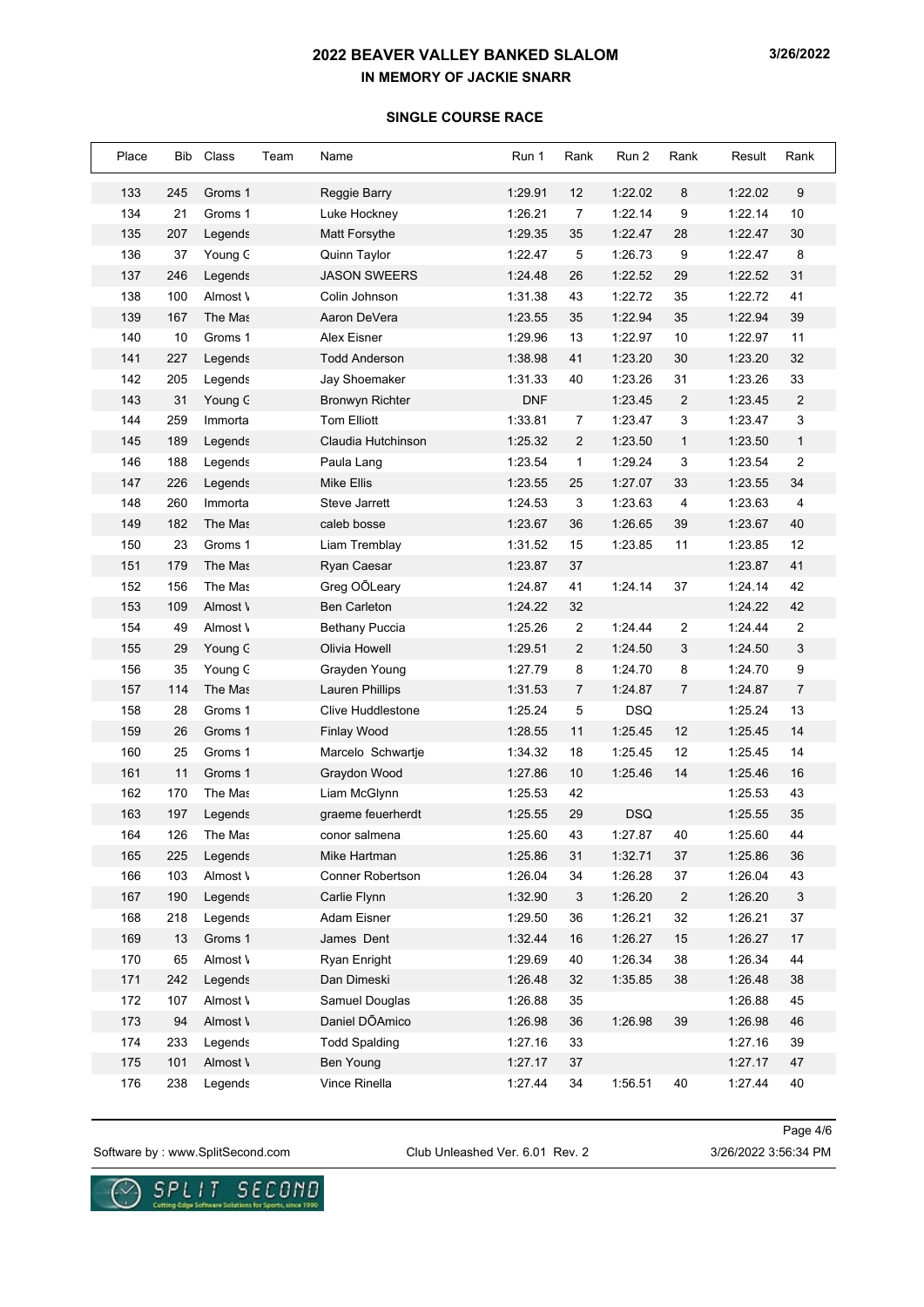#### **SINGLE COURSE RACE**

| Place | Bib            | Class    | Team | Name                     | Run 1   | Rank | Run 2      | Rank           | Result  | Rank                     |
|-------|----------------|----------|------|--------------------------|---------|------|------------|----------------|---------|--------------------------|
| 177   | 46             | Almost \ |      | Sam Jarrett              | 1:27.67 | 3    | 1:41.12    | 6              | 1:27.67 | 3                        |
| 178   | 252            | Immorta  |      | Francisco Schwartje      | 1:27.96 | 4    | 1:49.59    | 7              | 1:27.96 | 5                        |
| 179   | 45             | Almost \ |      | Savanah Rose             | 1:29.05 | 4    | 1:28.05    | 3              | 1:28.05 | $\overline{\mathcal{A}}$ |
| 180   | 230            | Legends  |      | Gordon Dent              | 1:40.47 | 42   | 1:28.33    | 34             | 1:28.33 | 41                       |
| 181   | 200            | Legends  |      | Rafael Ramirez           | 1:50.85 | 43   | 1:28.53    | 35             | 1:28.53 | 42                       |
| 182   | 143            | The Mas  |      | George Angeja            | 1:37.96 | 48   | 1:29.04    | 41             | 1:29.04 | 45                       |
| 183   | 219            | Legends  |      | Stef Cott                | 1:31.29 | 39   | 1:29.10    | 36             | 1:29.10 | 43                       |
| 184   | 116            | The Mas  |      | Monica Lynch             | 1:35.58 | 10   | 1:29.14    | 8              | 1:29.14 | $\bf 8$                  |
| 185   | 110            | Almost \ |      | Raymond Shnabel          | 1:29.47 | 39   | 1:32.80    | 43             | 1:29.47 | 48                       |
| 186   | 178            | The Mas  |      | Greig Humphrey           | 1:29.51 | 45   | 1:32.34    | 42             | 1:29.51 | 46                       |
| 187   | 47             | Almost \ |      | Jenny Ngo                | 1:29.85 | 5    | 1:30.81    | 4              | 1:29.85 | 5                        |
| 188   | 99             | Almost \ |      | Zacharie Roy             | 1:33.12 | 45   | 1:30.55    | 41             | 1:30.55 | 49                       |
| 189   | 194            | Legends  |      | <b>Brian Orlowski</b>    | 1:30.88 | 38   |            |                | 1:30.88 | 44                       |
| 190   | 121            | The Mas  |      | Andrea Haughton          | 1:32.00 | 8    | 1:30.90    | 9              | 1:30.90 | 9                        |
| 191   | 255            | Immorta  |      | <b>Brian Sloan</b>       | 1:30.90 | 5    | 1:37.72    | 5              | 1:30.90 | 6                        |
| 192   | 8              | Groms 1  |      | Kingston Hafermehl       | 1:34.97 | 20   | 1:30.95    | 16             | 1:30.95 | 18                       |
| 193   | 41             | Young C  |      | Jesss Correia            | 1:34.68 | 10   | 1:32.56    | 10             | 1:32.56 | 10                       |
| 194   | 6              | Groms 1  |      | Lou Fulton               | 1:32.63 | 17   | 2:00.39    | 18             | 1:32.63 | 19                       |
| 195   | 74             | Almost \ |      | <b>Brandon Mcilvenna</b> | 1:40.72 | 49   | 1:32.77    | 42             | 1:32.77 | 50                       |
| 196   | 169            | The Mas  |      | <b>Drew Gilchrist</b>    | 1:32.90 | 46   | 1:35.87    | 44             | 1:32.90 | 47                       |
| 197   | 5              | Groms 1  |      | Lilith Huddlestone       | 1:32.91 | 1    | 1:33.28    | $\mathbf{1}$   | 1:32.91 | $\mathbf{1}$             |
| 198   | 257            | Immorta  |      | Jordan Kurtin            | 1:33.19 | 6    |            |                | 1:33.19 | $\boldsymbol{7}$         |
| 199   | 87             | Almost \ |      | Jeremy Wood              | 1:49.91 | 51   | 1:34.02    | 44             | 1:34.02 | 51                       |
| 200   | 113            | The Mas  |      | Ashley Braun             | 1:34.04 | 9    | 1:45.96    | 12             | 1:34.04 | 10                       |
| 201   | 98             | Almost \ |      | chandandeep sidhu        | 1:34.05 | 46   | 1:34.05    | 45             | 1:34.05 | 52                       |
| 202   | 16             | Groms 1  |      | <b>Eliot Deviney</b>     | 1:34.71 | 19   | 1:36.67    | 17             | 1:34.71 | 20                       |
| 203   | 7              | Groms 1  |      | Sawyer Fulton            | 1:35.77 | 21   |            |                | 1:35.77 | 21                       |
| 204   | 3              | Groms 1  |      | Abigail Taylor           | 1:35.79 | 2    | 1:39.33    | 3              | 1:35.79 | 2                        |
| 205   | 50             | Almost \ |      | Sydney McHugh            | 1:40.43 | 6    | 1:36.22    | 5              | 1:36.22 | 6                        |
| 206   | 160            | The Mas  |      | Jeremy Warren            | 1:36.58 | 47   | 1:40.01    | 45             | 1:36.58 | 48                       |
| 207   | $\overline{4}$ | Groms 1  |      | Georgia Flynn            | 1:36.93 | 3    | 1:37.59    | $\overline{c}$ | 1:36.93 | 3                        |
| 208   | 83             | N Almost |      | Sergio Lopez             | 1:43.48 | 50   | 1:37.53    | 46             | 1:37.53 | 53                       |
| 209   | 186            | Legends  |      | Thi-Ut Nguyen            | 1:47.97 | 4    | 1:40.77    | 4              | 1:40.77 | 4                        |
| 210   | 2              | Groms 1  |      | cara bosse               | 1:40.86 | 4    | 1:51.11    | 4              | 1:40.86 | 4                        |
| 211   | 122            | The Mas  |      | Marsha Doxtator          | 1:40.94 | 11   | 1:44.89    | 11             | 1:40.94 | 11                       |
| 212   | 115            | The Mas  |      | Rosie Moffat             | 1:46.22 | 12   | 1:42.12    | 10             | 1:42.12 | 12                       |
| 213   | 254            | Immorta  |      | John Rupnow              | 1:54.69 | 8    | 1:42.30    | 6              | 1:42.30 | $\bf 8$                  |
| 214   | 166            | The Mas  |      | Andrew Weale             | 1:43.62 | 49   | 1:42.84    | 46             | 1:42.84 | 49                       |
| 215   | $\mathbf{1}$   | Groms 1  |      | gabi bosse               | 1:47.58 | 5    | 1:55.19    | 5              | 1:47.58 | 5                        |
| 216   | 240            | Legends  |      | <b>Harvey Glazer</b>     | 1:52.87 | 44   | 1:50.42    | 39             | 1:50.42 | 45                       |
| 217   | 9              | Groms 1  |      | Drew Orlowski            | 1:51.47 | 22   |            |                | 1:51.47 | 22                       |
| 218   | 14             | Groms 1  |      | Finn Murray              | 1:52.10 | 23   | 2:02.53    | 19             | 1:52.10 | 23                       |
| 219   | 251            | Immorta  |      | <b>Martin White</b>      | 1:55.25 | 9    | <b>DSQ</b> |                | 1:55.25 | 9                        |
| 220   | 192            | Legends  |      | Jennifer Rupnow          | 1:55.33 | 5    | 2:14.00    | 5              | 1:55.33 | 5                        |

Software by : www.SplitSecond.com Club Unleashed Ver. 6.01 Rev. 2 3/26/2022 3:56:34 PM

Page 5/6